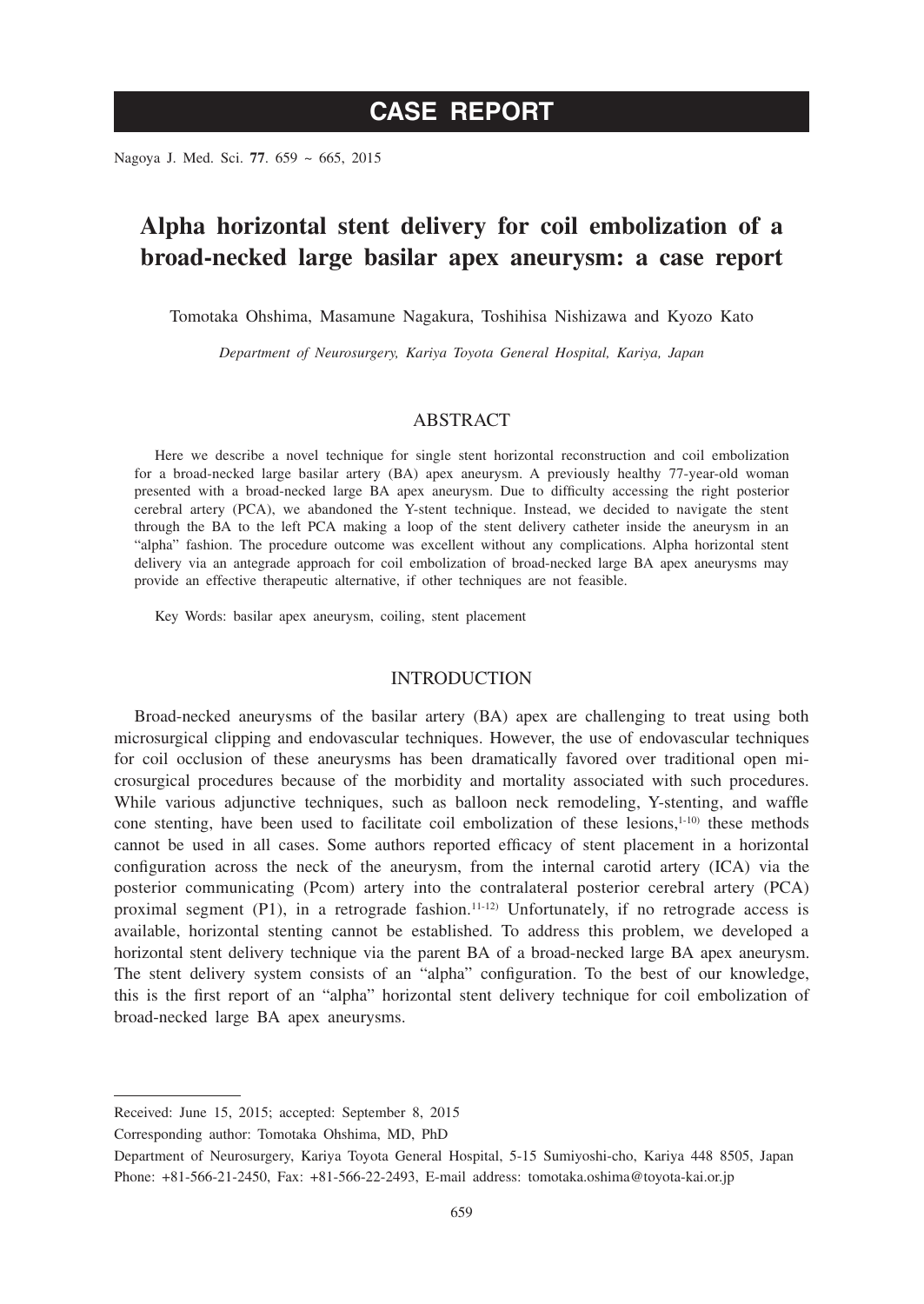#### CASE PRESENTATION

A large BA apex aneurysm was found during magnetic resonance imaging (MRI) of a previously healthy 77-year-old woman. Diagnostic catheter angiography revealed a large, broadnecked, relatively shallow aneurysm with a maximum diameter of 15.7 mm. The right P1 was 1.1 mm in diameter and the left was 1.5 mm (Figure 1). Neither Pcom artery was observed despite Allcock's tests to determine flow through posterior communicating arteries. The patient was informed in detail about the nature of the unruptured aneurysm, and available surgical and endovascular treatment options. She eventually decided to undergo coil embolization.



**Fig. 1** Three-dimensional digital subtracted angiogram showing a large basilar apex aneurysm with an extremely wide neck.

The patient was prescribed 75 mg of clopidogrel and 100 mg of aspirin per day, 10 days prior to the intervention. The procedure was performed on a biplane flat-panel angiographic unit (GE Healthcare; Milwaukee, WI, USA) under general anesthesia with systemic heparinization (activated clotting time >250 s). A 4-French short sheath was inserted into the right brachial artery and an 80-cm 4-French guiding catheter was advanced into the right vertebral artery. An SL-10 (Boston Scientific; Natick, MA, USA), configured into a C shape with steam, was navigated into the aneurysm for coil delivery, while a 5-French guiding sheath (Destination; Terumo, Tokyo, Japan) was inserted into the right femoral artery and advanced up to the left vertebral artery as a second guide. A 120-cm 4-French catheter (Fubuki; Asahi Intecc, Nagoya, Japan) and a Prowler Select Plus (Cordis; Miami Lakes, FL, USA) were inserted into the 5-French guiding sheath by means of the coaxial system. The 4-French Fubuki catheter was carefully placed into the body of the BA apex aneurysm. Subsequently, a 0.014 microguidewire (CHIKAI; Asahi Intecc, Nagoya, Japan) was then carefully advanced forward along the inner wall of the aneurysm until it made a loop inside the aneurysm to reach the left P1 segment. A microcatheter (Prowler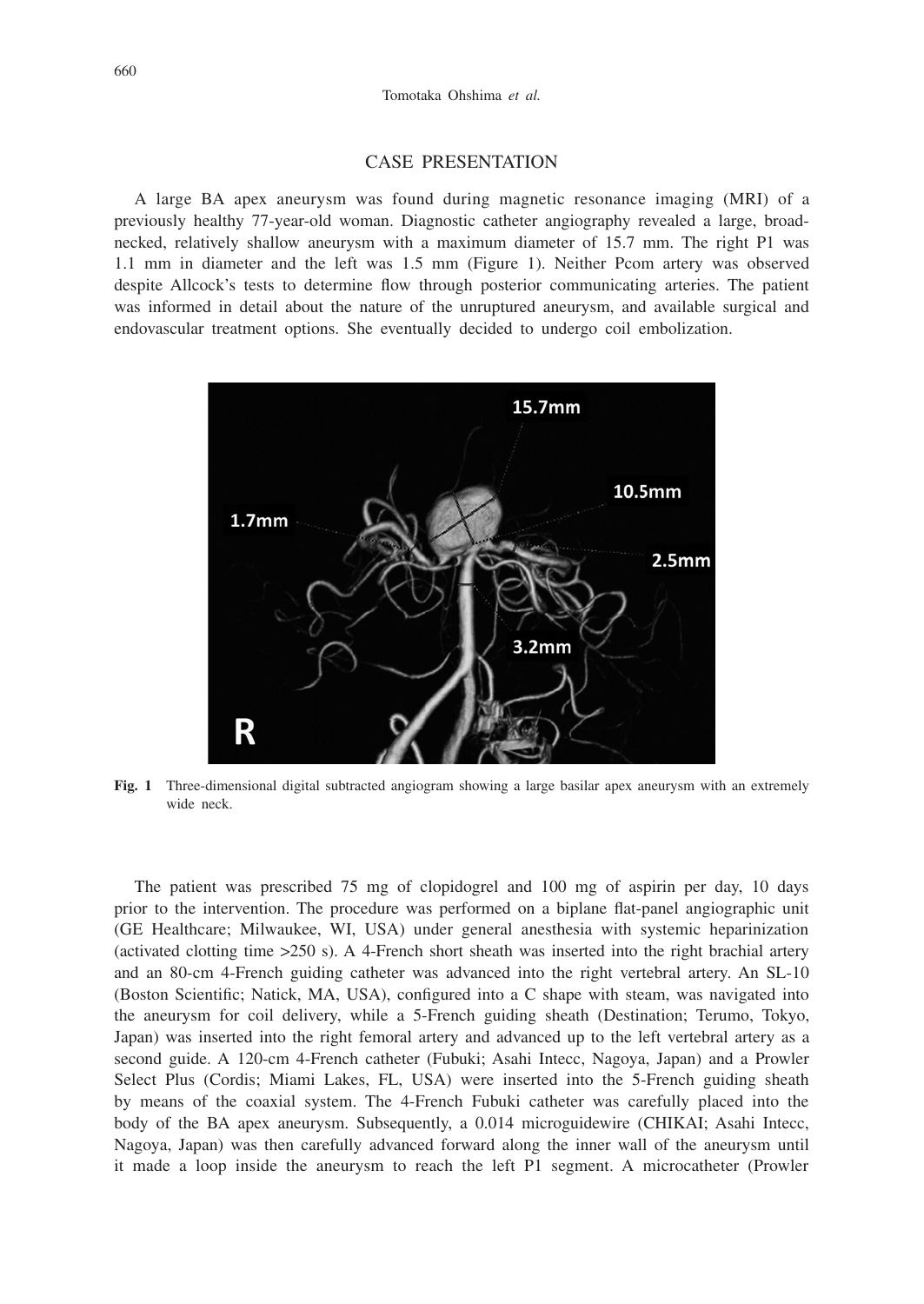Select Plus) was then advanced over the wire and placed distal to the left P1 (Figure 2 and 3). The intra-aneurysmal 4-French catheter played an important role as a stabilizer preventing the "alpha" looped microcatheter from flattening. A 4.5 mm × 22 mm Cordis Enterprise™ vascular reconstruction device (VRD) was delivered into the "alpha" fashioned microcatheter in a horizontal configuration across the base of the broad-necked BA apex aneurysm from the left P1. After insertion of a framing coil (Complex18  $9 \times 23$ ; Terumo) for anchoring via the right brachial route, the stent was carefully deployed. Successful placement of the stent across the wide aneurysmal neck was confirmed by angiography (Figure 4). Subsequent coil embolization ensued to completion with a total of 30 coils (HydroFrame, HydroSoft; Terumo). There was no



**Fig. 2** Strategy for endovascular coil embolization. Left: The 4 Fr. catheter (solid line), and the stent delivery catheter (broken line). Right: The horizontal deployed stent (broken lines), and the coil mass.



**Fig. 3** Angiogram showing the tip of the 4 Fr. catheter  $(*)$ , and the stent delivery catheter  $(\triangle)$ .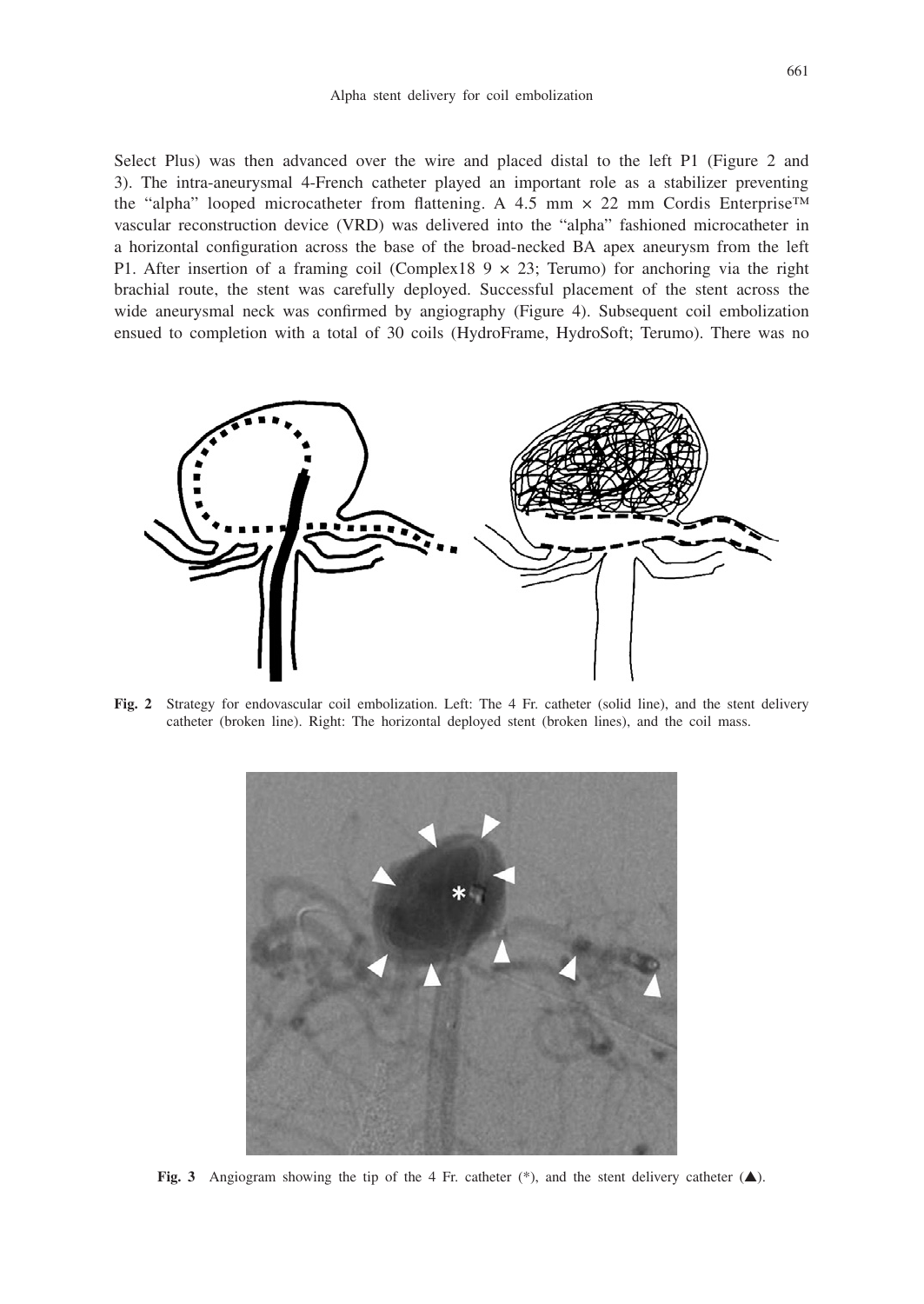evidence of coil protrusion in any of the parent arteries, the BA or bilateral P1. A final angiogram revealed 90% body-filling (Figure 5). The patient demonstrated no neurological deficits and was subsequently discharged seven days after the intervention. MRI at her 12-month follow-up revealed no reperfusion and confirmed patency of both P1 vessels (Figure 6).



**Fig. 4** Angiogram immediately after stent deployment. Both stent tips (\*) and the stent positioning marker (▲) have been shown.



Fig. 5 Final post-procedure image showing successfully re-established arterial flow.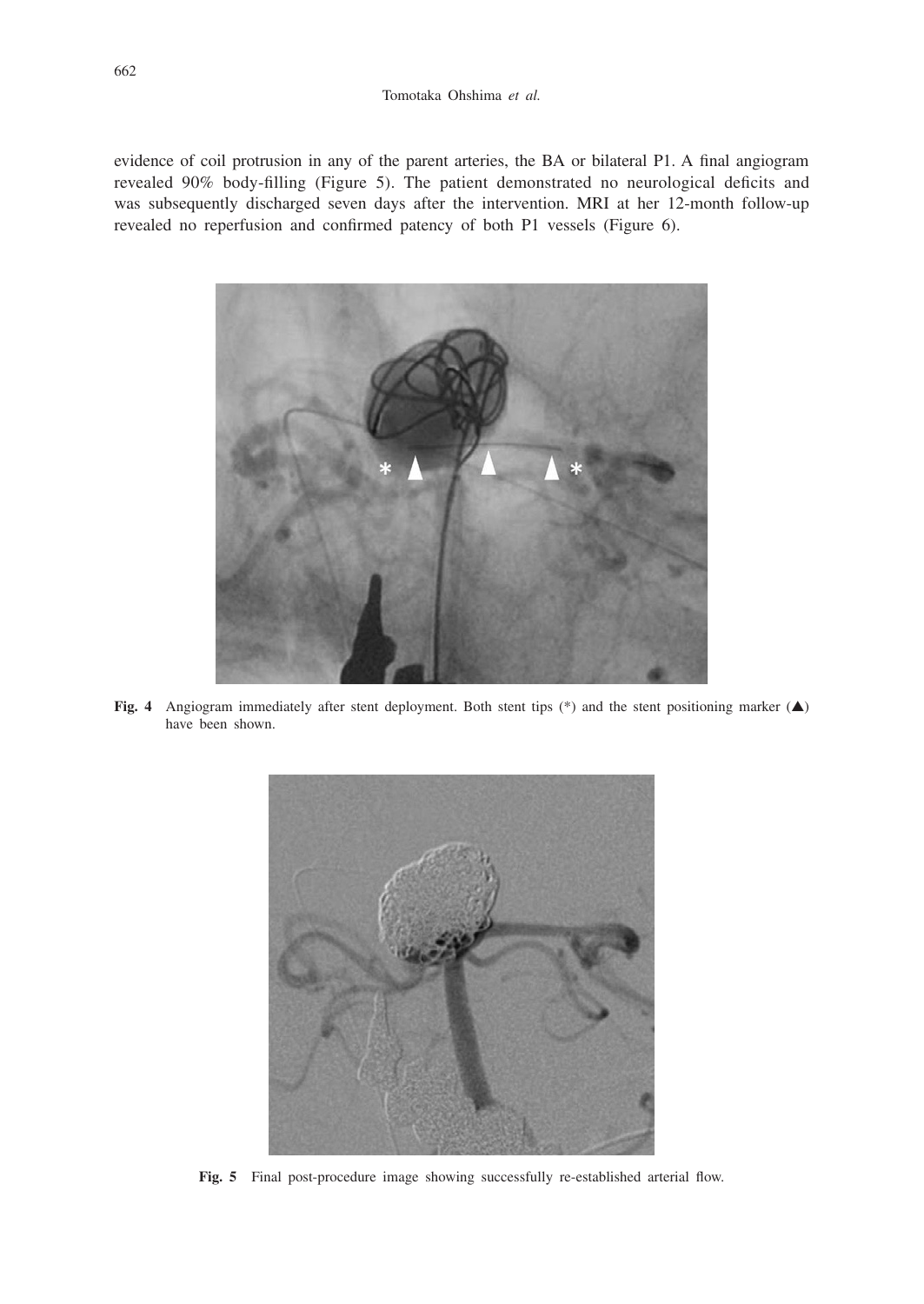

**Fig. 6** MR angiogram at her 12-month follow-up reveals no reperfusion and confirms patency of both P1 vessels. The white arrow indicates the distal tip of the stent.

## **DISCUSSION**

Despite recent developments in endovascular techniques and technology for coil embolization of intracranial aneurysms, one of the fundamental problems is the treatment of broad-necked aneurysms, particularly those originating from vessel bifurcations. Balloon-assisted coil embolization relies on the ability of the compliant balloons to remodel the shape of the aneurysm, specifically around the aneurysmal neck. Unfortunately, these balloons neither provide a permanent barrier against coil herniation nor do they help divert blood flow away from the aneurysm. Therefore, protrusion of coils into the parent artery or distal vessels can occur, as well as coil compaction or reperfusion. However, the more recent generation of self-expandable stents, such as the Enterprise VRD (Cordis), designed specifically for intracranial delivery, offer a new dimension of flexibility and thereby can be navigated to most typical intracranial aneurysm locations. In the majority of broad-necked BA apex aneurysms, it is sufficient to deploy the stent in such a way that it emanates from the BA and ends in one P1 segment. Unfortunately, deployment of a single stent may allow coil herniation based on limited coverage of the aneurysmal neck. The two-stent technique has the added advantage of diverting blood flow away from the aneurysm and into the bilateral PCAs if deployed in a Y-configuration at the BA apex,<sup>2,9,13)</sup> however, this maneuver also requires widening of the stent struts and thus some mechanical damage to the stent itself. Furthermore, using two stents increases the cost of the procedure as well as the risks of thromboembolic events, including brainstem infarction. Heller RS *et al.* reported that incomplete stent apposition, highly prevalent in closed-cell design stents used to assist coil embolization of aneurysms, is detectable with 3-tesla MR angiography as a crescent sign.14) Incomplete stent apposition was also associated with periprocedural ipsilateral hyperintense lesions on diffusionweighted imaging. Therefore, an "I"-stent configuration provides better apposition than an "L" or "V"-stent, particularly using the Enterprise VRD.

One of the most recent trends reported in the treatment of broad-necked BA apex aneurysms is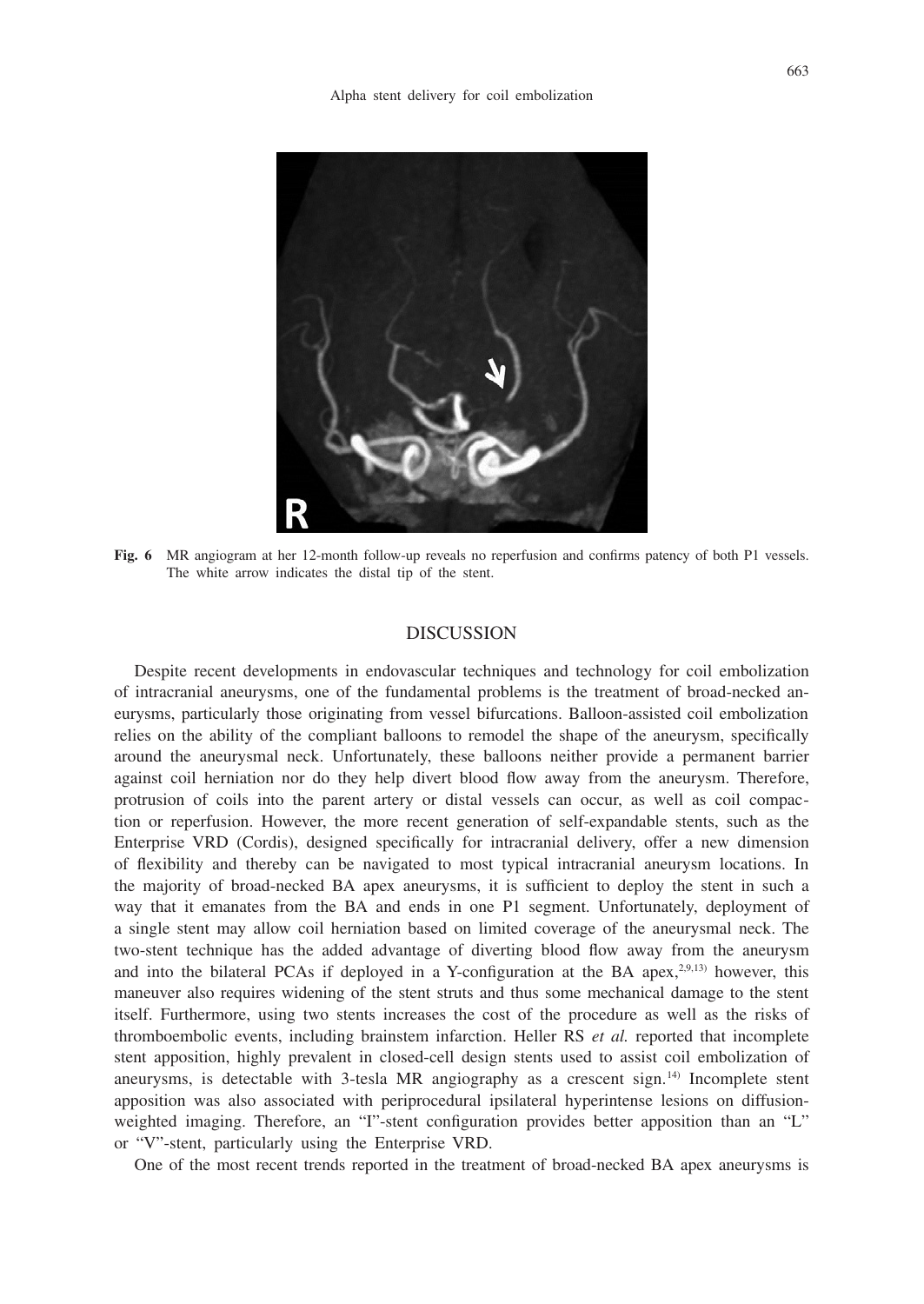a horizontal stent placement technique.11-12) This technique requires catheterization from one ICA via the Pcom artery into the contralateral P1 segment in a retrograde fashion. Once horizontal stent placement across the aneurysmal neck is achieved, this single stent technique is preferable to the Y-configuration stent because it causes less flow disturbance at the aneurysmal neck and may decrease the risk of thromboembolic events as a result of using fewer stents without covering the BA trunk. However, needless to say, this approach is strictly limited by individual anatomical features.

In the present case, because both Pcom arteries were not available, we had to navigate a stent into the P1 via an antegrade approach. Moreover, the narrow right P1 originated from the aneurysmal dome with a reversed sharp angle. We abandoned the Y-stent technique as well as the waffle cone stent technique because the neck of the aneurysm was very broad. Some authors have recently reported that the waffle cone technique is not sufficiently reliable to support coils over the long term.15-17) In our search for a more dependable procedure, we came across the "balloon-assisted neck bypass technique" reported by Cekirge SH *et al.*18) This technique involves navigating a balloon along the inner wall of the aneurysm until it makes a loop inside the aneurysm to reach the outflow in the parent artery. We used this approach to navigate a stent delivery microcatheter with a 0.014 microguidewire by advancing it carefully into the aneurysm and pushing it forward along the inner wall making an "alpha" loop inside the aneurysm to reach the left P1 orifice. An intra-aneurysmal 4-French catheter was used to stabilize the system and prevent flattening of the "alpha" looped microcatheter during stent deployment. Furthermore, prior to stent deployment, we inserted a framing coil into the aneurysm to prevent stent migration into the aneurysm. This coil remained undetached until the stent was placed as a controllable scaffold. The procedure result was favorable proving that coil embolization of a very broad-necked large BA apex aneurysm could be achieved by using the "alpha" stent delivery technique.

## **CONCLUSION**

The treatment of broad-necked aneurysms remains a significant therapeutic challenge, despite the use of balloon- or stent-assist techniques. On the basis of our experience, we believe that our "alpha" horizontal stent delivery technique via an antegrade approach is particularly suitable for treatment of broad-necked large BA apex aneurysms.

## ACKNOWLEDGEMENTS

The authors declare no conflicts of interest. This report did not receive any funding from the public or form any commercial agencies.

#### REFERENCES

- 1) Benitez RP, Silva MT, Klem J, Veznedaroglu E, Rosenwasser RH. Endovascular occlusion of wide-necked aneurysms with a new intracranial microstent (Neuroform) and detachable coils. *Neurosurgery*, 2004; 54: 1359–1367.
- 2) Cho YD, Park SW, Lee JY, Seo JH, Kang HS, Kim JE, Han MH. Nonoverlapping Y-configuration stenting technique with dual closed-cell stents in wide-neck basilar tip aneurysms. *Neurosurgery*, 2012; 70: 244–249.
- 3) Fiorella D, Albuquerque FC, Deshmukh VR, McDougall CG. Usefulness of the Neuroform stent for the treatment of cerebral aneurysms: results at initial (3–6-mo) follow-up. *Neurosurgery*, 2005; 56: 1191–1201.
- 4) Horowitz M, Levy E, Sauvageau E, Genevro J, Guterman LR, Hanel R, Wehman C, Gupta R, Jovin T.